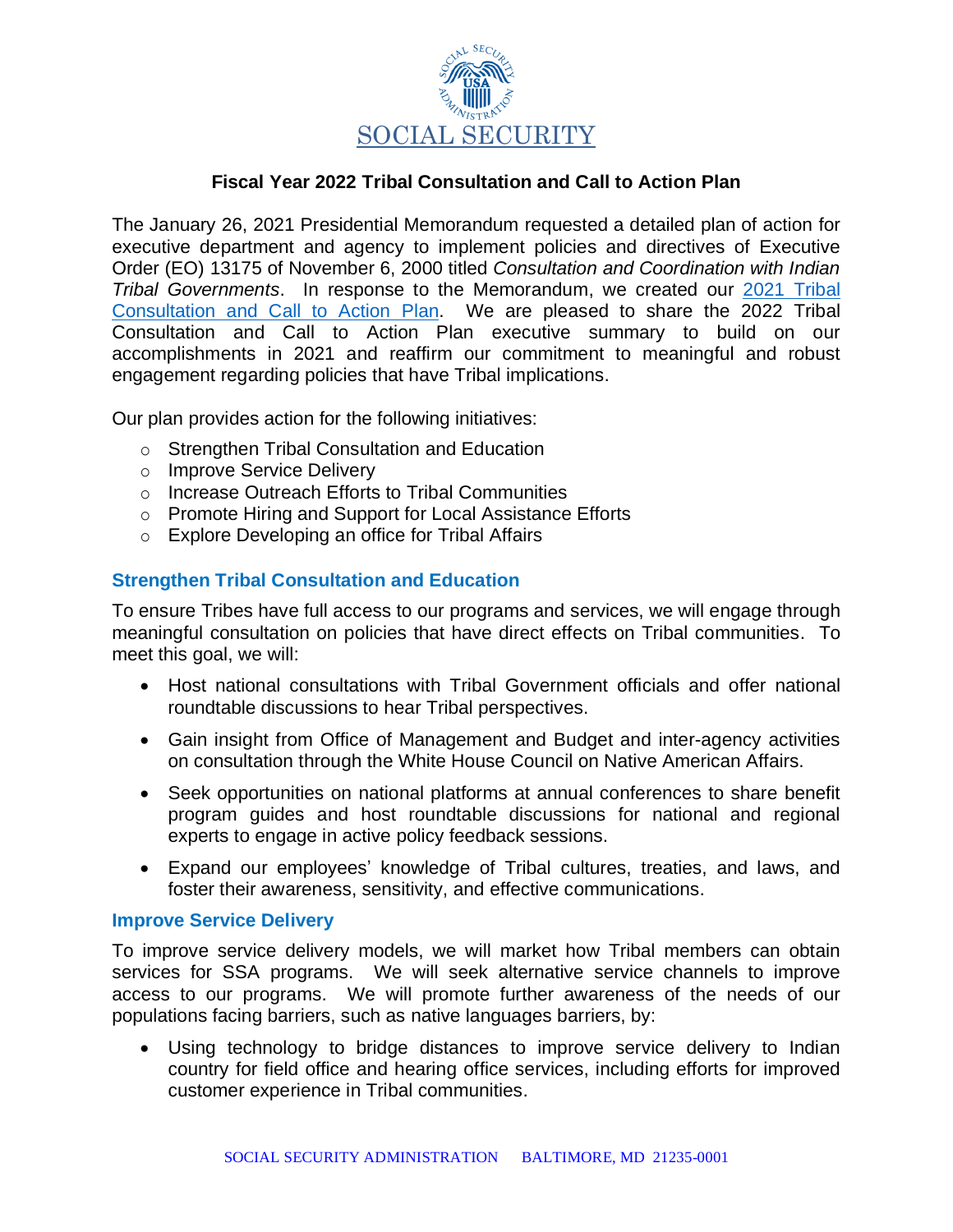

- Increasing awareness of the Tribal Social Security Fairness Act of 2018, which gives Tribes the option of extending Social Security coverage to their Tribal council members.
- Providing program training to coordinators with agencies such as Centers for Medicare and Medicaid Services, Administration for Community Living, and Indian Health Services.
- Engaging with Federal partners to raise awareness on overlapping policy matters, such as streamlining impacts from the Tribal General Welfare Exclusion Act.
- Seeking opportunities clarify for military service members who can receive expedited processing of claims through our Veterans Wounded Warriors Program.

### **Increase Outreach Efforts to Tribal Communities**

To improve access to and understanding of our programs, we will continue to conduct seminars with Tribal entities to explain our programs. We will help Tribal community members create *my* Social Security accounts. We will also

- Create regional partnerships, inclusive of Urban Indian Centers, to preserve essential knowledge and resources vital for establishing Tribal relationships.
- Enhance understanding of benefits eligibility under our programs through varied methods of communication, such as, blogs, social media, radio, and newspapers.
- Publish a detailed benefits guide for Tribal Benefit Coordinators on Social Security services, and market available resources on our public-facing website for Tribal affairs [\(www.ssa.gov/people/aian\)](http://www.ssa.gov/people/aian) to inform Tribal members how to apply for benefits and appeal SSA unfavorable decisions.
- Analyze data to identify underserved Tribal communities and set up listening sessions with those communities so that SSA employees can learn ways to improve services in our field offices and hearing offices, as well as share published material and information on service delivery channels.
- Host an exhibit booth at national conferences hosted by Tribal Community groups and organizations.

# **Promote Hiring and Support for Local Assistance Efforts**

We are committed to recruiting a diverse, qualified pool of applicants at all levels of the agency. To meet this goal, we plan to:

- Have our Diversity and Inclusion Council team of executives play a key role in our efforts to broaden recruitment efforts among underrepresented groups.
- Assist Tribal applicants to create USAJOBS accounts and locate jobs on the site.